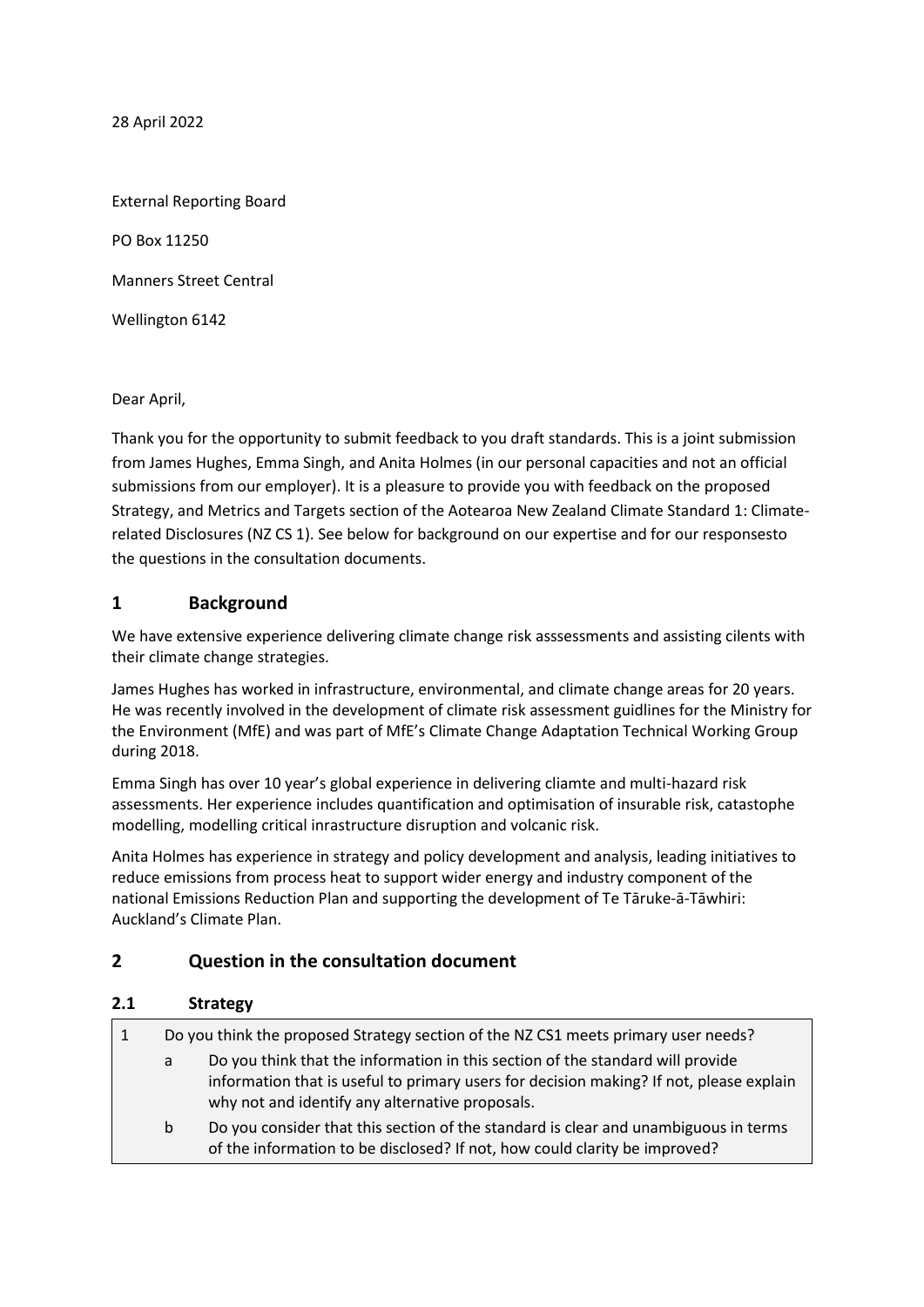- c Do you consider that this section of the standard is adequately comprehensive and achieves the right balance between prescriptiveness and principles-based disclosures? If not, what should be removed or added to achieve a better balance?
- In regard to a) above, given emerging nature of this area, and the alignment with international practice the answer would be yes. Time will tell as to the usefulness and whether information is actually decision-relevant.
- In regard to b), some of the terms and appraoches referenced are new and emerging and there will be a lot of varying interpretations. For example, implemeting 'appropriate-scale' scenario analysis, and how this integrates with risk assessments etc. Again, given this is emerging practice internationally and the standard is generally aligned, then this is hard to avoid. Some specific comments are made below however.
	- $\circ$  The standard focuses heavily on scenario development / assessment, but is lighter on risk assessment. The disclosure of physical and transition risks is a key part and we wonder if this could be emphasised more in an introduction to section 6.5.
	- $\circ$  The standard talks about 'evaluating the resilience of a business model and strategy through scenario analysis', but it is unclear what this might consist of.
	- o In terms of the drive for comparability, it may be worth considering if this should focus more on comparability of risks (related to scenarios specified/chosen/developed?) as opposed to the scenario methodologies and processes.
- 2 Do you agree that a standalone disclosure describing the entity's business model and strategy is necessary? Why or why not?
	- Yes this would provide helpful reference and context for users.
- 3 Do you agree that we should not prescribe which global mean temperature increase scenario(s) should be used to explore higher physical risk scenarios (such as 2.7°C and/or 3.3°C or by using Representative Concentration Pathways (RCP) such as RCP4.5 or 6), but rather leave this more open by requiring a 'greater than 2°C scenario'? Why or why not?
	- If comparability is sought, then consistency with RCP assumptions and time horizons would help with this. The latest IPCC AR6 mentions as follows: *"All-in-all, this means that high-end scenarios have become considerably less likely since AR5 but cannot be ruled out. It is important to realize that RCP8.5 and SSP5-8.5 do not represent a typical 'business-as-usual' projection but are only useful as high-end, high-risk scenarios. Reference emission scenarios (without additional climate policy) typically end up in C5-C7 categories included in this assessment".* Refer box below.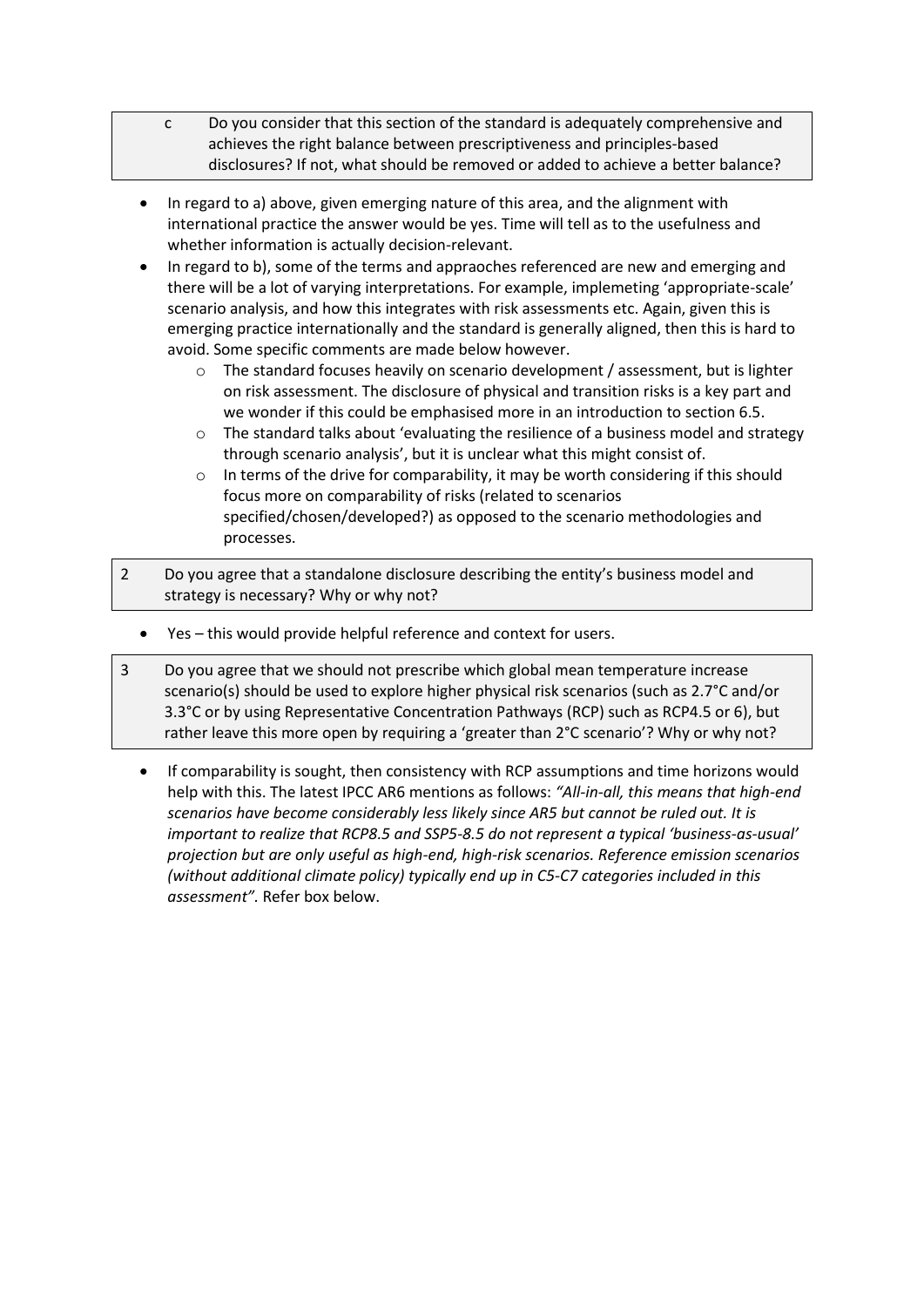| 7  | <b>Box 3.3 The likelihood of high-end emission scenarios</b>                                             |
|----|----------------------------------------------------------------------------------------------------------|
| 8  |                                                                                                          |
| 9  | At the time the Representative Concentration Pathways (RCPs) were published, they included 3             |
| 10 | scenarios that could represent emission developments in the absence of climate policy: RCP4.5, RCP6      |
| 11 | and RCP8.5, described as, respectively, low, medium and high-end scenarios in the absence of strong      |
| 12 | climate policy (van Vuuren et al. 2011). RCP8.5 was described as representative of the top 5%            |
| 13 | scenarios in the literature. The SSPs-based set of scenarios covered the RCP forcing levels adding a     |
| 14 | new low scenario (at 1.9 W/m2). Hausfather and Peters (2020) pointed out that since 2011, the rapid      |
| 15 | development of renewable energy technologies and emerging climate policy have made it                    |
| 16 | considerably less likely that emissions could end up as high as RCP8.5. Still, emission trends in        |
| 17 | developing countries track RCP8.5 Pedersen et al. (2020), and high land-use emissions could imply        |
| 18 | that emissions would continue to do so in the future, even at the global scale (Schwalm et al. 2020).    |
| 19 | Other factors resulting in high emissions include higher population or economic growth as included in    |
| 20 | the SSPs (see subsection 3.3.1) or rapid development of new energy services. Climate projections of      |
| 21 | RCP8.5 can also result from strong feedbacks of climate change on (natural) emission sources and         |
| 22 | high climate sensitivity (see WGI Chapter 7), and therefore their median climate impacts might also      |
| 23 | materialise while following a lower emission path (e.g., Hausfather and Betts $(2020)$ ). The discussion |
| 24 | also relates to a more fundamental discussion on assigning likelihoods to scenarios, which is            |
| 25 | extremely difficult given the deep uncertainty and direct relationship with human choice. However, it    |
| 26 | would help to appreciate certain projections (e.g., Ho et al. (2019)). All-in-all, this means that high- |
| 27 | end scenarios have become considerably less likely since AR5 but cannot be ruled out. It is important    |
| 28 | to realize that RCP8.5 and SSP5-8.5 do not represent a typical 'business-as-usual projection but are     |
| 29 | only useful as high-end, high-risk scenarios. Reference emission scenarios (without additional climate   |
| 30 | policy) typically end up in C5-C7 categories included in this assessment.                                |

- 'Scenario assessment' relies on developing plausible / outlier futures, and stress testing which means that RCP 8.5 would conceivably/logically need to be included.
- Temperature scenarios and time horizons to be used can be modified within the Standard over time as science changes.
- If you are prescribing a 1.5 degree scenario, this is also now potentially an 'outlier', as per IPCC AR6 – emphasising the scale (*massive* task) of reductions required: "*In pathways that limit warming to 1.5°C (>50%) with no or limited overshoot global net CO2 emissions are reduced compared to modelled 2019 emissions by 48% [36–69%] in 2030 and by 80% [61- 109%] in 2040; and global CH4 emissions are reduced by 34% [21–57%] in 2030 and 44% [31- 63%] in 2040."*
- Therefore if you are specifying RCP 1.5, you could justify RCP 8.5.
- It is therefore, recommended to use high end RCP 8.5 and also RCP 4.5 (or equivalent)
- 4 We do not require transition plans to be tied to any particular target such as net zero and/or 1.5°C, but that entities will be free to disclose this if they have done so. Do you agree? Why or why not?
	- Entities should clearly set out their targets and roadmaps for transition, how this relates to relevant policies drivers (transition risks) at a national and global level, and what residual risks may remain if their transition plan is unaligned.
- 5 Do you have any views on the defined terms as they are currently proposed?
	- I think the separation into 'actual and potential' risks/opportunities is a bit confusing. I think the sections could be combined, but making specific reference to the need to highlight any current (actual) risks/opportunities. This would make the disclosure process easier and more straightforward to interpret. The TRWG wording is preferred in this regard.
	- 'Resilience' (of business model) needs further thought. The concept is unclear (how do you 'do' a resilience assessment?), as well as the specific terms mentioned: e.g. vulnerability has been defined by IPCC as 'sensitivity and adaptive capacity' (i.e. excluding exposure). Combining all three, is better termed 'risk'. Adding preparedness (strategic planning and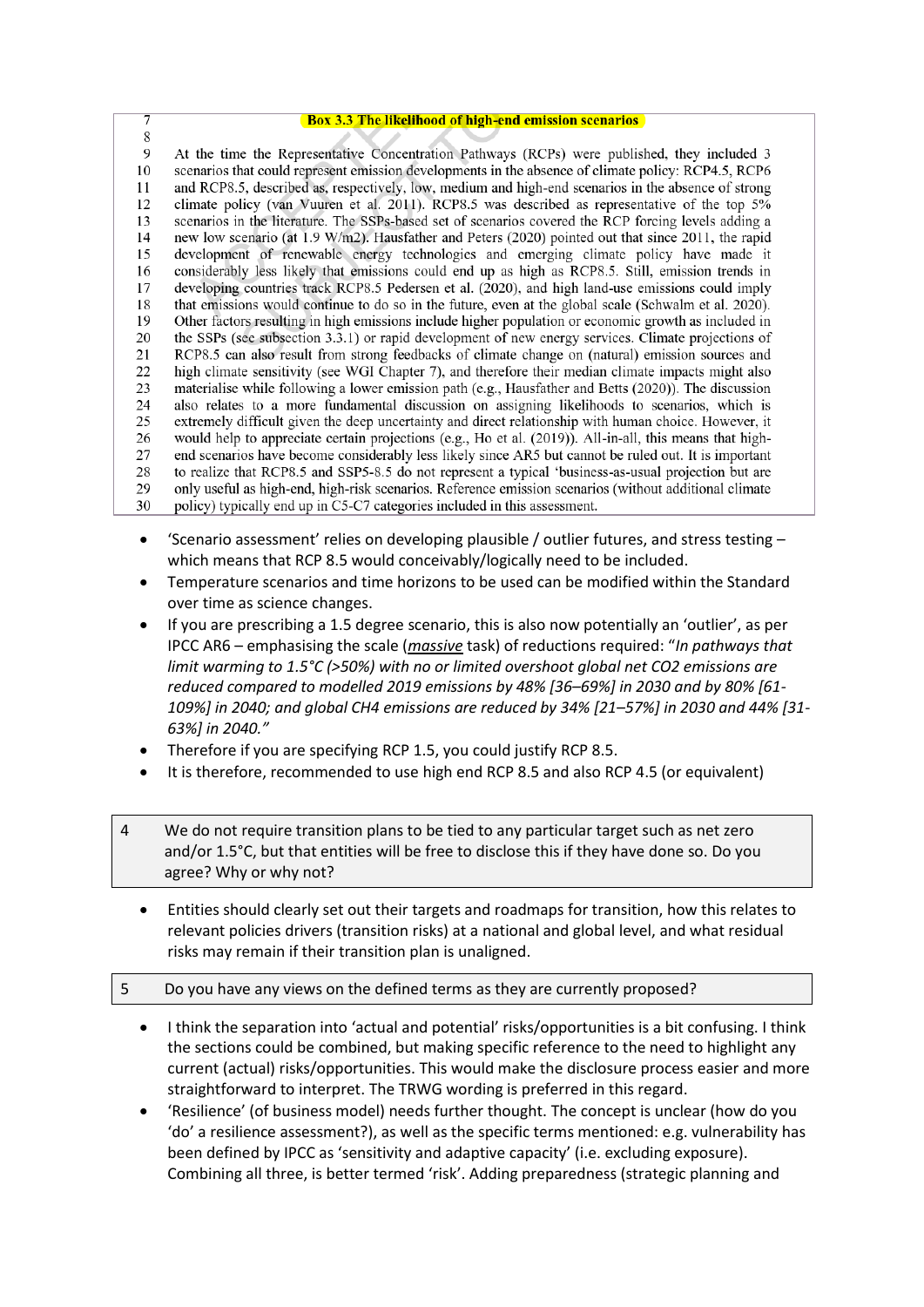adaptive capacity) is confusing. This doubles up with terms, and they are very hard to define and understand. Suggest this needs a rethink. One idea would be to look at organisational resilience metrics (refe[r ResOrgs](https://www.resorgs.org.nz/) work, or we can link some papers).

- Impacts: easily conflate/confuse with risks and opportunities. They could be thought as the magnitude of the risk/opportunity, or the 'consequences of risks'. Also, consier adding the word *hazard* in the impact section – as this differentiates the climate hazard from a risk.
- 6 The XRB has identified adoption provisions for some of the specific disclosures in NZ CS 1:
	- a Do you agree with the proposed first-time adoption provisions? Why or why not?
	- b In your view, is first-time adoption relief needed for any of the other disclosure requirements? Please specify the disclosure and provide a reason.
	- c If you are requesting further first-time adoption relief, what information would you be able to provide in the interim?
	- Quantitative analysis of financial impacts is complex, so should be deferred, and also guidance provided as to what this may involve.
	- Adaptation plan agree. Note the text mentioned 'phsyical and transtion risks', but maybe should only read physical here.

## **2.2 Metric and Targets**

| Do you think the proposed Metrics and Targets section of NZ CS 1 meets primary user<br>needs? |                                                                                                                                                                                                                                                    |  |
|-----------------------------------------------------------------------------------------------|----------------------------------------------------------------------------------------------------------------------------------------------------------------------------------------------------------------------------------------------------|--|
| a                                                                                             | Do you think that the information in this section of the standard will provide<br>information that is useful to primary users for decision making? If not, please explain<br>why not and identify any alternative proposals.                       |  |
| $\mathbf b$                                                                                   | Do you consider that this section of the standard is clear and unambiguous in terms<br>of the information to be disclosed? If not, how could clarity be improved?                                                                                  |  |
| $\mathsf{C}$                                                                                  | Do you consider that this section of the standard is adequately comprehensive and<br>achieves the right balance between prescriptiveness and principles-based<br>disclosures? If not, what should be removed or added to achieve a better balance? |  |

- Specifying the amount / percentage of vulnerability to transition risks will be very difficult. Needs thought regarding methods. Also – suggest 'vulnerability' could be replaced with 'exposure'. What does vulnerability mean in this context?
- Specifying amount/percentage of asstes vulnerable to phsyical risks will also be difficult, given availability/usefulness of vulnerability/fragility functions. Could consider requiring an exposure assessment only (e.g. value exposed).
- Climate-related opportunities  $-1$  am not sure how this will be done in practice.
- Scope 3 emissions is ambitious. But agree it is important.
- 8 We have not specified industry-specific metrics. The guidance will direct preparers where to look for industry-specific metrics. Do you believe this is reasonable or do you believe we should include a list of required metrics by industry? If so, do you believe we should use the TCFD recommendations or follow the TRWG prototype?
	- I think this could be developed over time, and will add real value to the disclosures. I think in the first instances, directing preparers to the relevant reference documents, and then potentially updating the standard later.